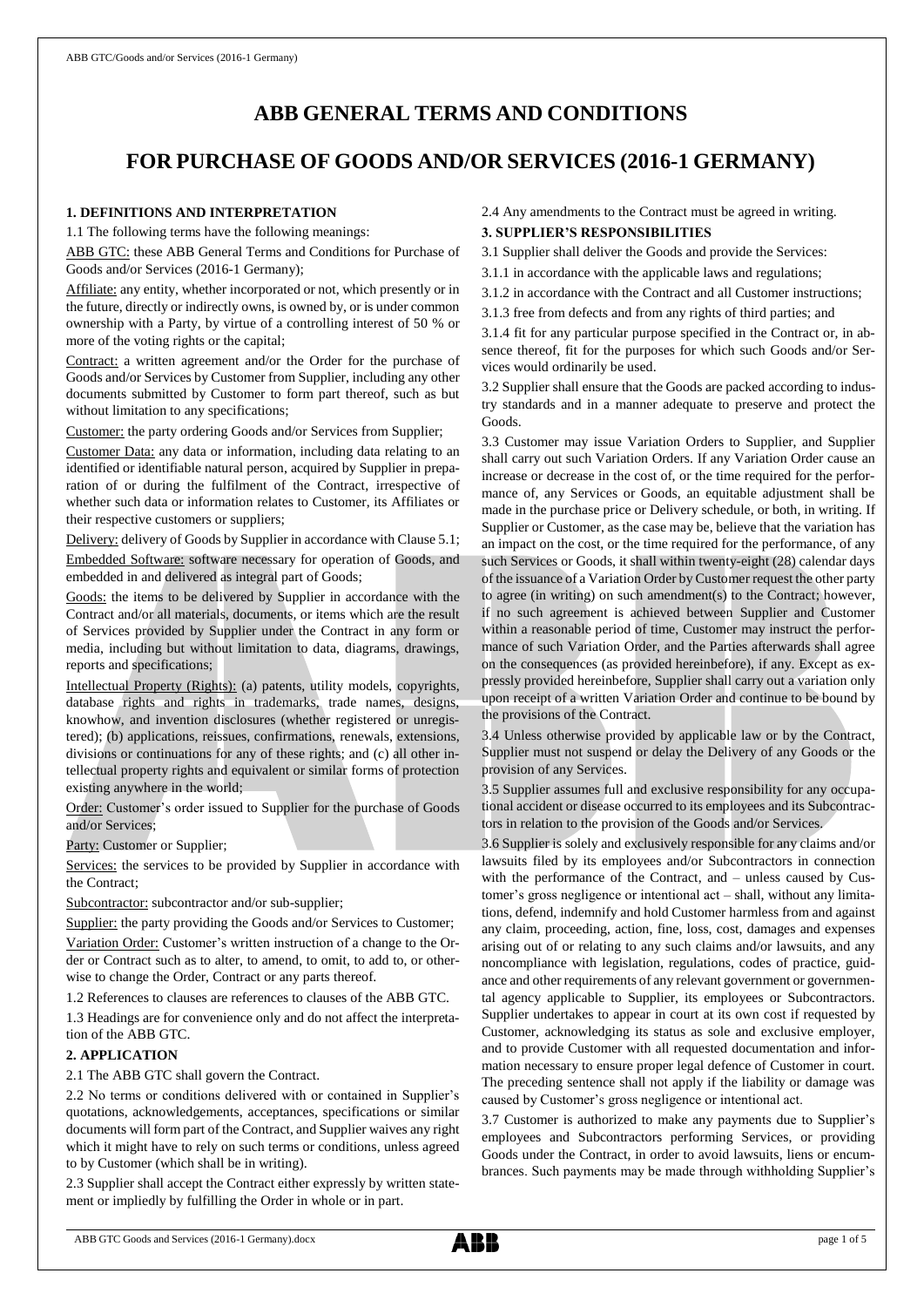credits, offsetting or in any other way. Supplier shall provide any support requested by Customer with regard to such payments and indemnify Customer for any payments made.

## **4. PAYMENT, INVOICING**

4.1 In consideration of the Goods delivered and/or the Services provided by Supplier in accordance with the Contract, Customer shall pay to Supplier the purchase price stated in the Contract provided the invoice fulfils the requirements defined in the Contract.

4.2 Supplier shall submit invoices in an auditable form, complying with applicable laws, generally accepted accounting principles and the specific Customer requirements, containing the following minimum information: Supplier name, address and reference person including contact details; invoice date; invoice number; Order number and Supplier number; address of Customer; quantity; specification of Goods and/or Services; price (total amount invoiced); currency; tax or VAT amount; tax or VAT number; Authorized Economic Operator and/or Approved Exporter Authorization number and/or other customs identification number, if applicable; payment terms as agreed.

4.3 Invoices must be sent to the billing address specified in the Contract.

4.4 Customer will reimburse expenses only at cost and to the extent agreed in writing.

4.5 Services charged on the basis of hourly rates require written confirmation of Supplier's time sheets by Customer. Supplier shall submit such time sheets to Customer for confirmation as may be instructed by Customer but latest together with any related invoice. Confirmation of time sheets cannot be construed as acknowledgement of any claims. Customer is not obliged to pay invoices based on time sheets which are not confirmed by Customer in writing.

4.6 Customer reserves the right to set off or withhold payment for Goods and/or Services not provided in accordance with the Contract.

4.7 Supplier shall neither employ for the performance of the Contract any person who does not have the aliens' labor permit required, nor employ any Subcontractor or any hiring company for temporary workers (*"Verleiher von Leiharbeitnehmern"*) without prior written approval by Customer. Supplier shall obtain from any of its direct or indirect Subcontractors and from any hiring company in the contractual chain of companies (hereinafter collectively, but excluding Supplier:

*"Employed Third Parties"*) a written commitment in line with the requirements in Clauses 4.7 and 4.8 (including, but not limited to, the obligation to impose the obligations on the additional Employed Third Parties) prior to the start of their performance under the Contract.

4.8 The following provisions shall apply to the extent that the German legislation concerning the delegation of employees (*Arbeitnehmerentsendegesetz*), the German legislation concerning the compliance with labor agreements (*Tariftreuegesetz*) and/or the German legislation concerning the payment of minimum wages (*Mindestlohngesetz*) is/are applicable (all hereinafter together: the *"Special Labor Laws"*): (i) Supplier undertakes to comply with the Special Labor Laws and to procure compliance therewith by Employed Third Parties; (ii) Supplier shall indemnify and hold Customer harmless from and against any liability or obligation of Customer towards third parties for Supplier's or Employed Third Parties' breach of any of the Special Labor Laws, including without limitation any administrative fines, fees and cost, save as where Customer has acted intentionally; (iii) in case of Supplier's or Employed Third Parties' non-compliance with any Special Labor Laws, Customer shall be entitled to rescind the Contract or to terminate the Contract with immediate effect; and (iv) in case Customer reasonably suspects that Supplier or any Employed Third Party has breached any Special Labor Laws, Supplier shall prove by appropriate means compliance with such laws. "Appropriate means" shall include without limitation: inspection of payrolls on wages and salaries or time accounts (in pseudonymized form) or submission of comparably meaningful documents evidencing compliance with the Special Labor Laws.

#### **5. DELIVERY, PERFORMANCE OF SERVICES**

5.1 Unless agreed otherwise in the Contract, the Goods shall be delivered in accordance with INCOTERMS 2010 FCA, to the place defined in the Contract or, if no such place has been defined, to Customer's place of business.

5.2 The Services shall be provided at the place specified in the Contract or, if no such place has been specified, at Customer's place of business. 5.3 Supplier shall provide no later than at the time of acceptance of the Contract the following minimum information: number of packages and contents, the customs tariff numbers of the country of consignment, and the countries of origin for all Goods; EU supplier´s declaration or other documents for proof of preferential origin, if a free trade agreement or a GSP preferential regulation by the EU in favour of Supplier's country can be used. For controlled Goods, the relevant national export control numbers must be indicated and, if the Goods and/or Services are subject to U.S. export regulations, the U.S. Export Control Classification Numbers (ECCN) or classification numbers of the International Traffic in Arms Regulations (ITAR) must be specified. EU supplier's declaration or other documents for proof of preferential origin as well as conformity declarations and marks of the country of consignment or destination are to be submitted without being requested; certificates of origin upon request. Supplier shall state the Order number on all invoices (in particular but not limited to commercial, pro forma or customs invoices). Supplier shall not deploy nor subcontract persons or Subcontractors which are listed in actual sanction lists of following regulations:

- (EG) No. 2580/2001 Terrorism;

- (EG) No. 881/2002 Al-Qaida;

(EU) No. 753/2011 Afghanistan;

- Embargo Regulations of EU.

5.4 The Goods shall be delivered, and Services shall be provided, during Customer's business hours unless otherwise requested, or agreed to, by Customer.

5.5 Upon Delivery, Supplier (or its appointed carrier) shall provide Customer a delivery note and any other required export and import documents mentioned in Clause 5.3 which do not have to be provided already at the time of acceptance of the Contract. If Customer has approved partial delivery or where Supplier intends to have a partial Delivery and such partial Delivery reasonably should be accepted by Customer, such delivery note shall also include the outstanding balance.

5.6 Ownership of the Goods passes to Customer at Delivery. To the extent that the Goods contain Embedded Software, ownership of such Embedded Software will not passto Customer, but Supplier shall grant, or – as applicable – shall procure that the third party owner grants, Customer and all users a worldwide, irrevocable, perpetual, transferable, non-exclusive, royalty-free right to use the Embedded Software as integral part of such Goods and/or for servicing either of them.

#### **6. ACCEPTANCE**

6.1 Any obligation or duty of Customer to inspect the Goods shall be limited to the inspection without undue delay whether such Goods meet the ordered quantity and type and whether externally visible defects or damages resulting from transport exist. In case as per applicable law Customer is obliged, or is under the duty, to inform Supplier of defects, Customer shall be entitled to do so (i) in case of latent defects within two weeks and (ii) in case of other defects within one week, upon the time of detection of the defect by Customer. The preceding provision shall apply accordingly in view of Services. The provisions of Clause 6.1 shall not affect any applicable provision exempting Customer to a broader extent from such obligations or duties.

6.2 The Services shall require acceptance by Customer. The Parties may agree also for other cases on a certain acceptance procedure, in which case acceptance will be subject to Customer's written acceptance statement. Supplier shall inform Customer in writing within a reasonable time period in advance when the Goods and/or Services are ready for acceptance.

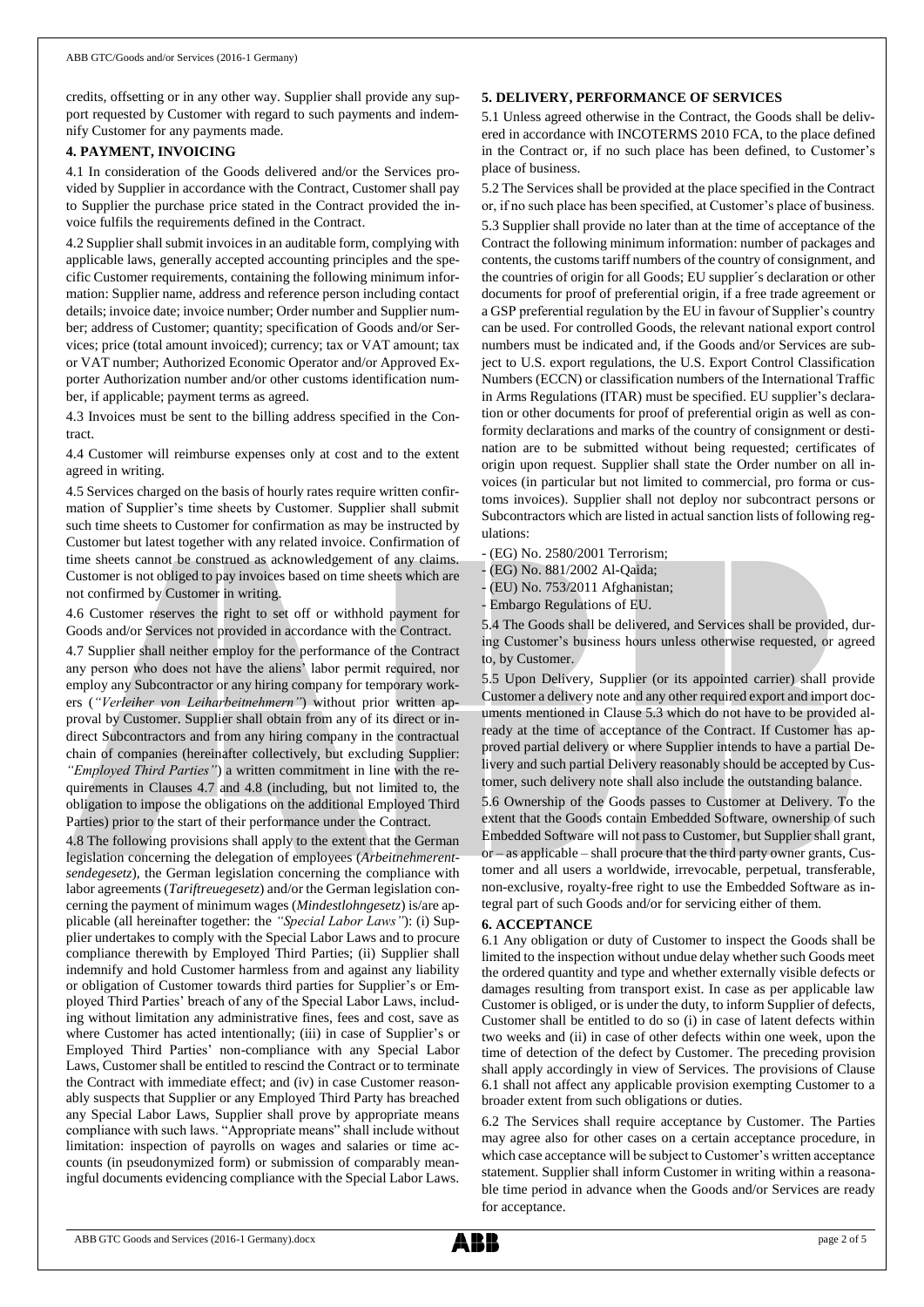6.3 Customer may enforce any remedy defined in the Contract for any rejected Goods or Services.

## **7. DELAY**

If Supplier fails to deliver the Goods or to provide the Services in accordance with the agreed date(s), Customer may:

7.1 terminate or rescind the Contract in whole or in part with Clauses 8.4.5 through 8.7 being applicable;

7.2 refuse to accept any subsequent delivery of the Goods or provision of the Services;

7.3 recover from Supplier any expenses reasonably incurred by Customer in obtaining the Goods and/or Services in substitution from another supplier;

7.4 claim (in addition to the penalty under Clause 7.5, if any) for any (exceeding) additional costs, losses or damages incurred whatsoever by Customer which are reasonably attributable to Supplier's failure to comply with the agreed date(s); and/or

7.5 claim the penalty for Supplier's default with the date(s) as agreed in the Contract. The penalty shall be payable at a rate specified in the Contract. Supplier shall pay the penalty upon written demand or upon receipt of an invoice from Customer. The agreed penalty shall not affect Customer's claim for damages whatsoever nor shall the payment of such penalty relieve Supplier from any of its obligations and liabilities under the Contract. Customer shall be entitled to reserve the right to assert the penalty up to the time of final payment.

However, in case the applicable law requests Customer prior to enforcement of such remedies to grant a grace period to Supplier, the rights and claims as per Clauses 7.1 and 7.2 shall only apply after Customer has set such grace period to Supplier and Supplier has not delivered or performed, as the case may be, within such period.

## **8. WARRANTY AND REMEDIES**

8.1 Supplier warrants that the Goods and/or Services comply with the Contract, including but without limitation to Supplier's responsibilities as defined in Clause 3.1.

8.2 Supplier warrants that the Goods are new and unused at the date of Delivery and remain free from defects during the warranty period.

8.3 The warranty period is twenty four (24) months from Delivery and in case of Services: from complete performance thereof.

8.4 In case of breach of any warranty which is not remedied within forty eight (48) hours from Customer's notification or such longer or shorter period reasonably to be granted by Customer in view of the circumstances involved, or in other cases where the applicable law waives the requirement to set a time period (grace period) for remedy, Customer is entitled to enforce any or more of the following remedies at its discretion and at Supplier's expense:

8.4.1 to give Supplier another opportunity to carry out any additional work necessary to ensure that the Contract is fulfilled, and/or to obtain prompt repair or replacement of the defective Goods and/or Services;

8.4.2 to carry out (or to instruct a third party to carry out) any additional work necessary to make the Goods and/or Services comply with the Contract;

8.4.3 to refuse any further Goods and/or Services;

8.4.4 to claim such damages as may have been sustained by Customer as a result of Supplier's breach of the Contract;

8.4.5 to terminate or rescind the Contract; in such event of termination Customer has no obligation to compensate or further pay Supplier, and, in such event of rescission, Supplier shall pay back to Customer any remuneration received from Customer for the Goods and/or Services and take back the Goods at Supplier's own cost and risk.

8.5 The remedies as per Clauses 8.4 shall be at Supplier's own expense (including, without limitation, costs of transportation, disassembly) and risk.

8.6 In case of a breach of any warranty, the warranty period shall be extended by a time period which is equal to the time period for the

performance of the remedial work by Supplier. For all other parts of the Goods or Services which cannot be used for the intended purpose as a result of a defect or damage, the same warranty extension shall apply. Any other provisions leading to an extension, starting anew or halt of the warranty period shall remain unaffected.

8.7 The rights and remedies available to Customer under the Contract are cumulative and are not exclusive of any rights or remedies available in view of defects whatsoever.

## **9. INTELLECTUAL PROPERTY**

9.1 Without prejudice to Clause 9.2, Supplier hereby grants Customer, or undertakes to procure that Customer is granted, a worldwide, irrevocable, transferable, non-exclusive, royalty-free license to use the Intellectual Property Rights in the Goods, including Embedded Software, if any, or other software to be provided to under the Contract, if any.

9.2 Supplier herewith assigns to Customer full ownership rights in any Intellectual Property in Goods resulting from the Services. Supplier further agrees, upon Customer's request and at its cost, to take all further steps necessary to perfect Customer's ownership to the Intellectual Property.

9.3 Intellectual Property Rights in any Goods created by or licensed to Supplier prior or outside a Contract (Pre-Existing IPR) will remain vested in Supplier (or the third party owner). To the extent that Pre-Existing IPR are embedded in any Goods resulting from the Services, Supplier grants, or undertakes to procure that the third party owner grants, Customer a worldwide, irrevocable, transferable, non-exclusive, royalty-free license to use the Pre-Existing IPR as part of such Goods, including the right to improve, develop, market, distribute, sublicense or otherwise use such Pre-Existing IPR.

9.4 Supplier must specify in writing and prior to Delivery all open source software contained in or used by Embedded Software, if any, and request Customer's written approval. Supplier agrees to replace at its own cost any open source software components rejected by Customer with software of at least the same quality and functionality. Supplier shall indemnify and hold Customer harmless from and against all third party claims in view of the use of open source software in the Goods or Services.

9.5 If any claim is made against Customer that Supplier's Goods and/or Services infringe a third party's Intellectual Property Rights, Supplier shall at its cost, but at Customer's discretion (i) procure for Customer and Customer's clients, as the case may be, the right to continue using the Goods and/or Services; (ii) modify the Goods and/or Services so they cease to be infringing; or (iii) replace the Goods and/or Services by non-infringing equivalents. Otherwise, Customer is entitled to terminate the Contract and to reclaim all sums which it has paid to Supplier thereunder.

# **10. COMPLIANCE, INTEGRITY**

10.1 Supplier shall provide the Goods and/or Services in compliance with all relevant laws, regulations, and codes of practice.

10.2 Supplier and its Subcontractors must comply with the ABB Lists of Prohibited and Restricted Substances and with the reporting and other requirements regarding Conflict Minerals made available under **[www.abb.com](http://www.abb.com/) – Supplying – Material Compliance** or otherwise and shall provide Customer with documents, certificates and statements as requested. Any statement made by Supplier to Customer (whether directly or indirectly) with regard to materials used for or in connection with the Goods and/or Services will be deemed to be a representation under the Contract.

10.3 Supplier represents and warrants that it is and will remain fully compliant with all applicable trade and customs laws, regulations, instructions, and policies, including, but not limited to, satisfying all necessary clearance requirements, proofs of origin, export and import licenses and exemptions from, and making all proper filings with appropriate governmental bodies and/or disclosures relating to the provision of services, the release or transfer of goods, hardware, software and technology.

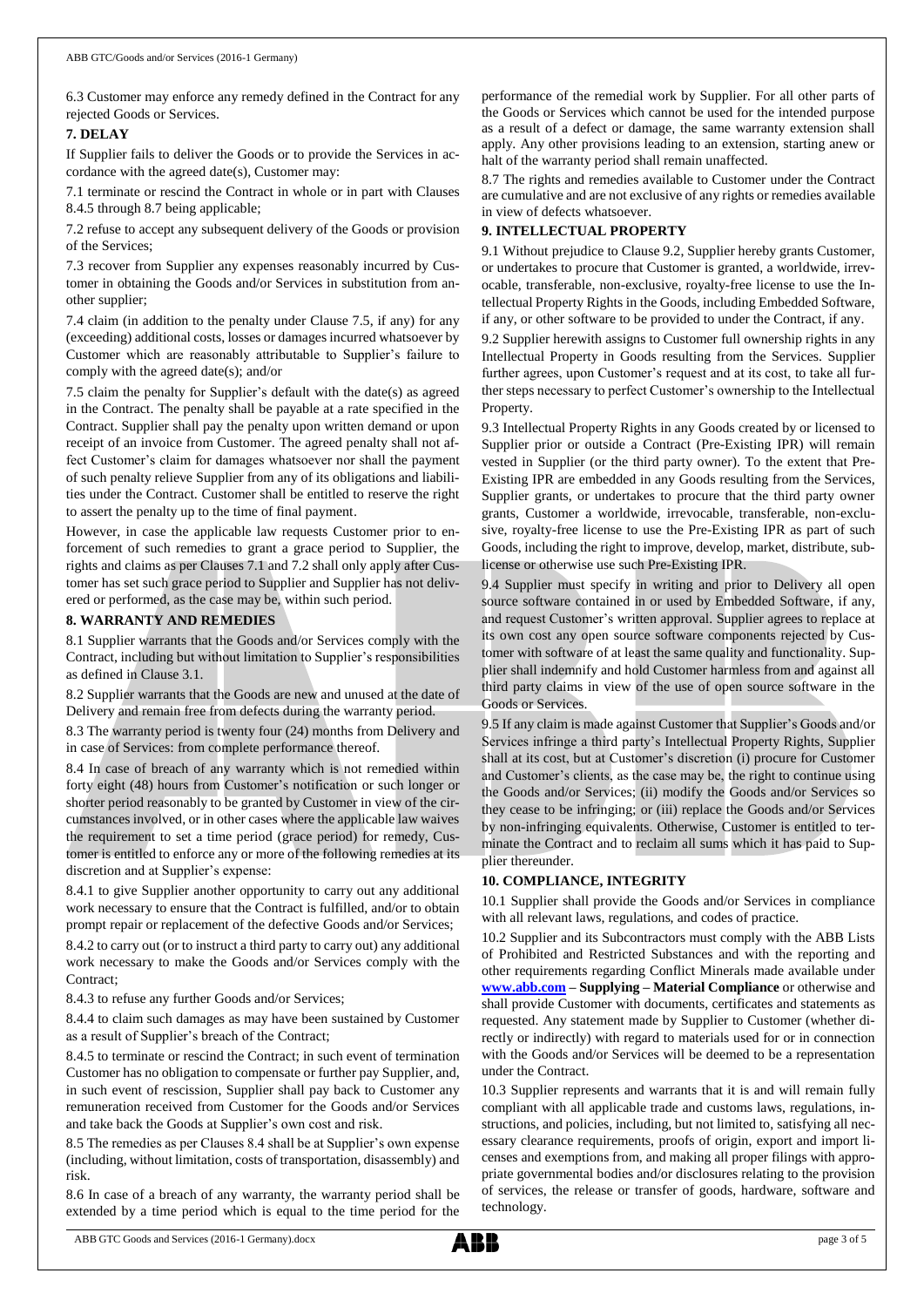10.4 No material or equipment included in or used for the Goods and/or Services must originate from any company or country listed in any relevant embargo issued by the authority in the country where the Goods and/or Services will be used or an authority otherwise having influence over the equipment and material forming part of the Goods and/or Services. If any of the Goods and/or Services are or will be subject to export restrictions, it is Supplier's responsibility to promptly inform Customer in writing of the particulars of such restrictions.

10.5 Both Parties warrant that each will not, directly or indirectly, and that each has no knowledge that other persons will, directly or indirectly, make any payment, gift or other commitment to its customers, to government officials or to agents, directors and employees of each Party, or any other party in a manner contrary to applicable laws (including but not limited to the U. S. Foreign Corrupt Practices Act, the UK Bribery Act 2010 and, where applicable, legislation enacted by member states and signatories implementing the OECD Convention Combating Bribery of Foreign Officials), and shall comply with all relevant laws, regulations, ordinances and rules regarding bribery and corruption. Nothing in the Contract will render either Party or any of its Affiliates liable to reimburse the other for any such consideration given or promised.

10.6 Supplier herewith acknowledges and confirms that Supplier has received a copy of ABB's Code of Conduct and ABB's Supplier Code of Conduct or has been provided information on how to access both ABB Codes of Conduct online under **[www.abb.com/Integrity](http://www.abb.com/Integrity)**. Supplier agrees to perform its contractual obligations in accordance with both ABB Codes of Conduct.

10.7 ABB has established reporting channels where Supplier and its employees may report suspected violations of applicable laws, policies or standards of conduct: Web portal: **[www.abb.com/Integrity](http://www.abb.com/Integrity) – Reporting Channels**; contact details specified on this Web portal.

10.8 Any violation of an obligation contained in this Clause 10 is a material breach of the Contract. Either Party's material breach shall entitle the other Party to terminate the Contract with immediate effect and without prejudice to any further rights or remedies available thereunder or at law. Notwithstanding anything to the contrary in the Contract, Supplier shall, without any limitations, indemnify and hold harmless Customer for all liabilities, damages, cost or expenses incurred as a result of any such violation and termination of the Contract, or arising from export restrictions concealed by Supplier.

# **11. CONFIDENTIALITY, DATA SECURITY, DATA PROTECTION**

11.1 Supplier shall keep in strict confidence all Customer Data. This shall apply whether such data are received before or after acceptance of the Contract. Supplier shall restrict disclosure of such confidential material to such of its employees, agents or Subcontractors or other third parties as need to know the same for the purpose of the provision of the Goods and/or Services to Customer. Supplier shall ensure that such employees, agents, Subcontractors or other third parties are subject to and comply with the same obligations of confidentiality as applicable to Supplier and will be liable for any unauthorized disclosures. 11.2 Supplier shall apply appropriate safeguards, adequate to the type of Customer Data to be protected, against the unauthorised access or disclosure of such data and protect such Customer Data in accordance with the generally accepted standards of protection in the related industry, or in the same manner and to the same degree that it protects its own confidential and proprietary information – whichever standard is higher. Supplier may disclose confidential information to Permitted Additional Recipients (which means Supplier's authorised representatives, including auditors, counsels, consultants and advisors) provided always that (i) such information is disclosed on a strict need-to-know basis, and (ii) such Permitted Additional Recipients sign with Supplier a confidentiality agreement with terms substantially similar hereto or,

where applicable, are required to comply with codes of professional conduct ensuring confidentiality of such information.

11.3 Supplier must not (i) use Customer Data for any other purposes than for providing the Goods and/or Services, or (ii) reproduce the Customer Data in whole or in part in any form except as may be required by the respective contractual documents, or (iii) disclose Customer Data to any third party, except to Permitted Additional Recipients or with the prior written consent of Customer.

11.4 Supplier shall install and update at its own cost required adequate virus protection software and operating system security patches for all computers and software utilized in connection with providing the Goods and/or Services.

11.5 Supplier shall inform Customer without undue delay about suspicion of breaches of data security or other serious incidents or irregularities regarding any Customer Data.

11.6 Supplier agrees that Customer is allowed to provide any information received from Supplier in particular to any Affiliate of Customer. Supplier shall obtain in advance all necessary approval or consent for Customer to provide such information to Customer's Affiliates if such information is confidential for any reason or subject to applicable data protection or privacy laws and regulations.

# **12. LIABILITY AND INDEMNITY**

12.1 Without prejudice to applicable mandatory law, Supplier shall, without any limitations, indemnify and hold harmless Customer for all liabilities, damages, cost, losses or expenses incurred by Customer as a result of Supplier's breach of the Contract, to the extent that the respective liabilities, damages, cost, losses or expenses were caused by or arise from culpable acts or omissions of Supplier, unless caused by Customer's gross negligence or intentional act. Supplier shall, without any limitations, indemnify and hold harmless Customer for any claim made by a third party against Customer in connection with the Goods and/or Services, including but without limitation to claims that such Goods and/or Services infringe a third party's Intellectual Property Rights, due to Supplier's breach of the Contract. Upon Customer's request Supplier shall defend Customer against any such third party claims.

12.2 Supplier is responsible for the control and management of all of its employees and/or Subcontractors, and it is responsible for their acts or omissions as if they were the acts or omissions of Supplier.

12.3 Supplier shall maintain in force, and upon request provide evidence of, adequate liability insurance and statutory worker's compensation/employer's liability insurance with reputable and financially sound insurers, which however will not relieve Supplier from any liability towards Customer. The insured amount cannot be considered as limitation of liability.

12.4 Customer reserves the right to set off any claims under a Contract against any amounts owed to Supplier.

## **13. TERMINATION**

13.1 Customer may terminate the Contract for convenience in whole or in part by giving Supplier thirty (30) calendar days written notice. In such event Customer shall pay to Supplier the value of the delivered but unpaid Goods and/or Services and proven direct cost reasonably incurred by Supplier for the undelivered Goods and/or Services, however in no event more than the price for the Goods and/or Services agreed under the Contract. No further compensation will be due to Supplier.

13.2 In the event of Supplier's breach of the Contract, Customer is entitled to terminate or rescind the Contract with Clauses 8.4.5 through 8.7 being applicable.

13.3 Both Parties may terminate the Contract with immediate effect by notice in writing in the event that in view of the other Party (i) an interim order is applied for or made, or a voluntary arrangement approved, or a petition for a bankruptcy order is presented or a bankruptcy order is made or an application to open insolvency proceedings on its